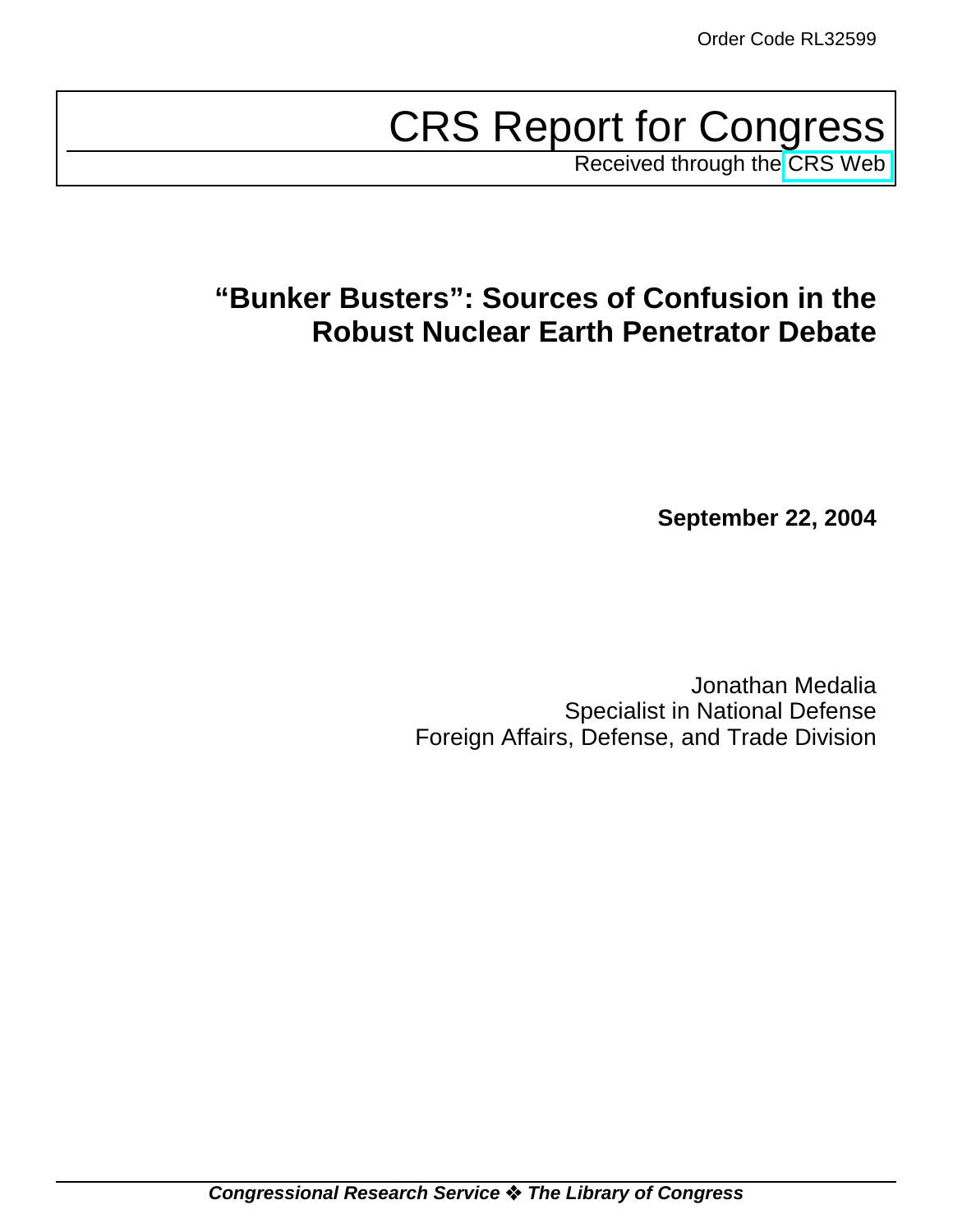### "Bunker Busters": Sources of Confusion in the Robust Nuclear Earth Penetrator Debate

#### **Summary**

The Robust Nuclear Earth Penetrator (RNEP), often called a "bunker buster," is at present the subject of a cost and feasibility study to determine if either of two nuclear bombs, the B61 and the B83, could be modified, mainly by adding a heavy, pointed case, so as to be able to penetrate perhaps 10 meters into earth or rock. This penetration would increase the weapon's ability, by a factor of 20 to 50, to destroy hardened and deeply buried facilities. The Department of Defense has expressed concern that potential U.S. adversaries are using such facilities because the 1991 and 2003 wars in Iraq demonstrated that U.S. precision conventional weapons can readily destroy facilities that are above the surface or buried at shallow depth. If the study shows RNEP to be feasible and affordable, and if the President and Congress approve, RNEP could move from a study to development and, perhaps, deployment.

The RNEP debate has received much attention and spawned much confusion. This report examines sources of confusion in this debate. Part of the difficulty in analyzing this debate is that the RNEP study raises large and complex issues. Should the United States improve its ability to destroy buried targets, or are there offsetting reasons not to? What would be the targets for RNEP, and by what measures should its military effectiveness be judged? How reliable are estimates of collateral damage resulting from RNEP?

"Urban myths" have grown up around RNEP. Some commentators seem to combine several true statements into an erroneous one. Congress lifted the ban on R&D on sub-5-kiloton nuclear weapons at the Administration's request, and nuclear earth penetrators could destroy some hardened and deeply buried targets. But it is incorrect to assume that sub-5-kiloton bunker busters could destroy such targets; they could not because they have insufficient explosive force. Similarly, a kernel of truth may become transmuted through a misunderstanding of science or policy, or through a logical but unwarranted inference, into one not supported by the facts.

The debate involves some claims that are irrefutable — because they cannot be proven one way or the other. For example, supporters claim RNEP is just a study, while critics fear that it will lead to development, deployment, and perhaps testing and use. If the study finds RNEP feasible and affordable, the Administration might press to deploy the weapon. On the other hand, the study could raise doubts about RNEP, and there are reasons to question whether Congress would approve it.

Terminology adds to confusion. Protagonists debate whether RNEP will lower the nuclear threshold and make nuclear use more likely. The threshold may be seen as criteria that must be met for the President to order nuclear weapon use. RNEP would arguably not lower this threshold because it would not change these criteria. It could make nuclear use less likely if it deters actions that meet this threshold; if it does not, it could make such use more likely because RNEP, like other nuclear weapons, would expand the circumstances in which these weapons might be used.

This report will not be updated.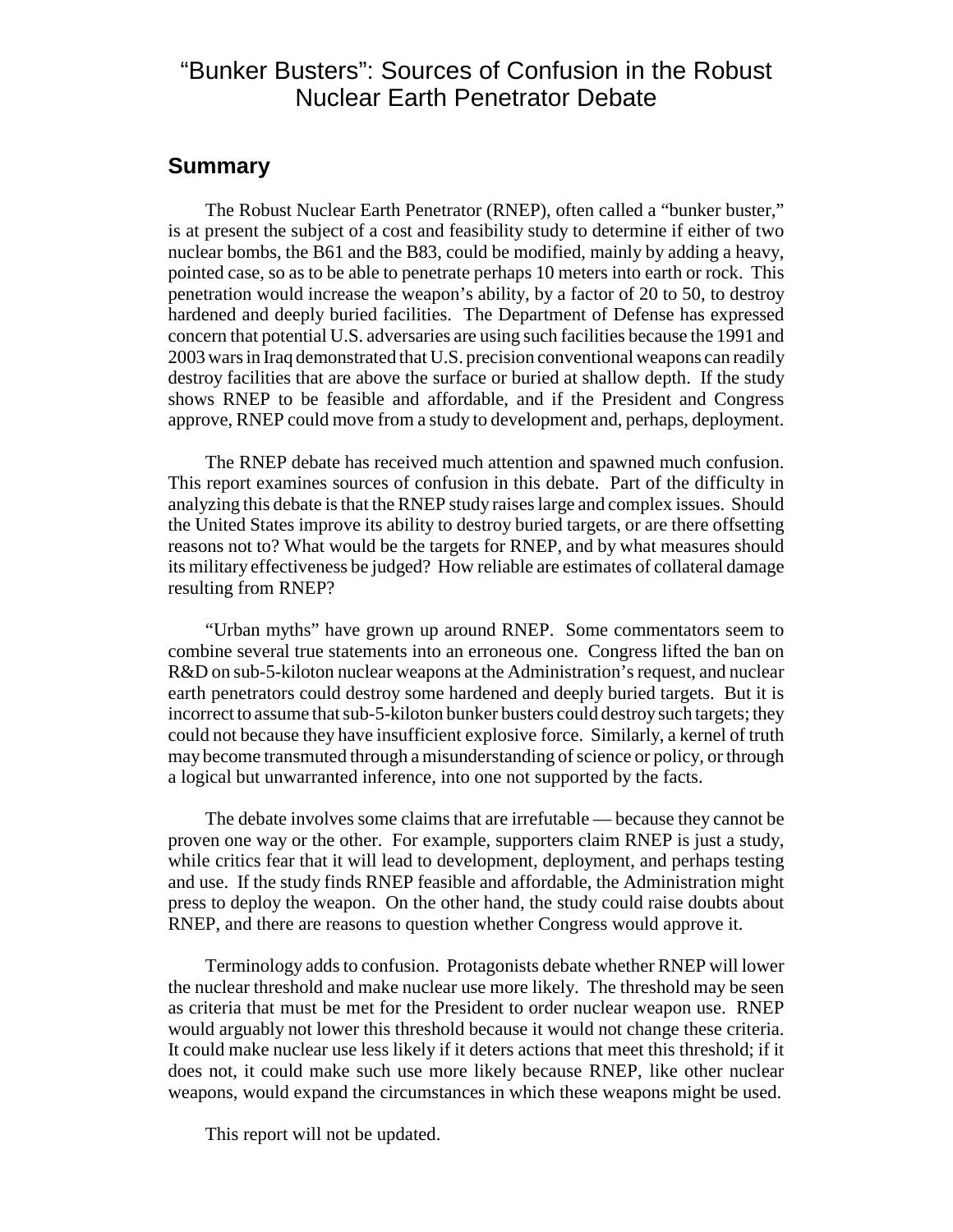## **Contents**

| Simply Study vs. "Slippery Slope" $\dots\dots\dots\dots\dots\dots\dots\dots\dots\dots$                  |
|---------------------------------------------------------------------------------------------------------|
| Security Through Deterrence or Nonproliferation? 8                                                      |
|                                                                                                         |
| Threshold vs. Use $\dots \dots \dots \dots \dots \dots \dots \dots \dots \dots \dots \dots \dots \dots$ |
|                                                                                                         |
|                                                                                                         |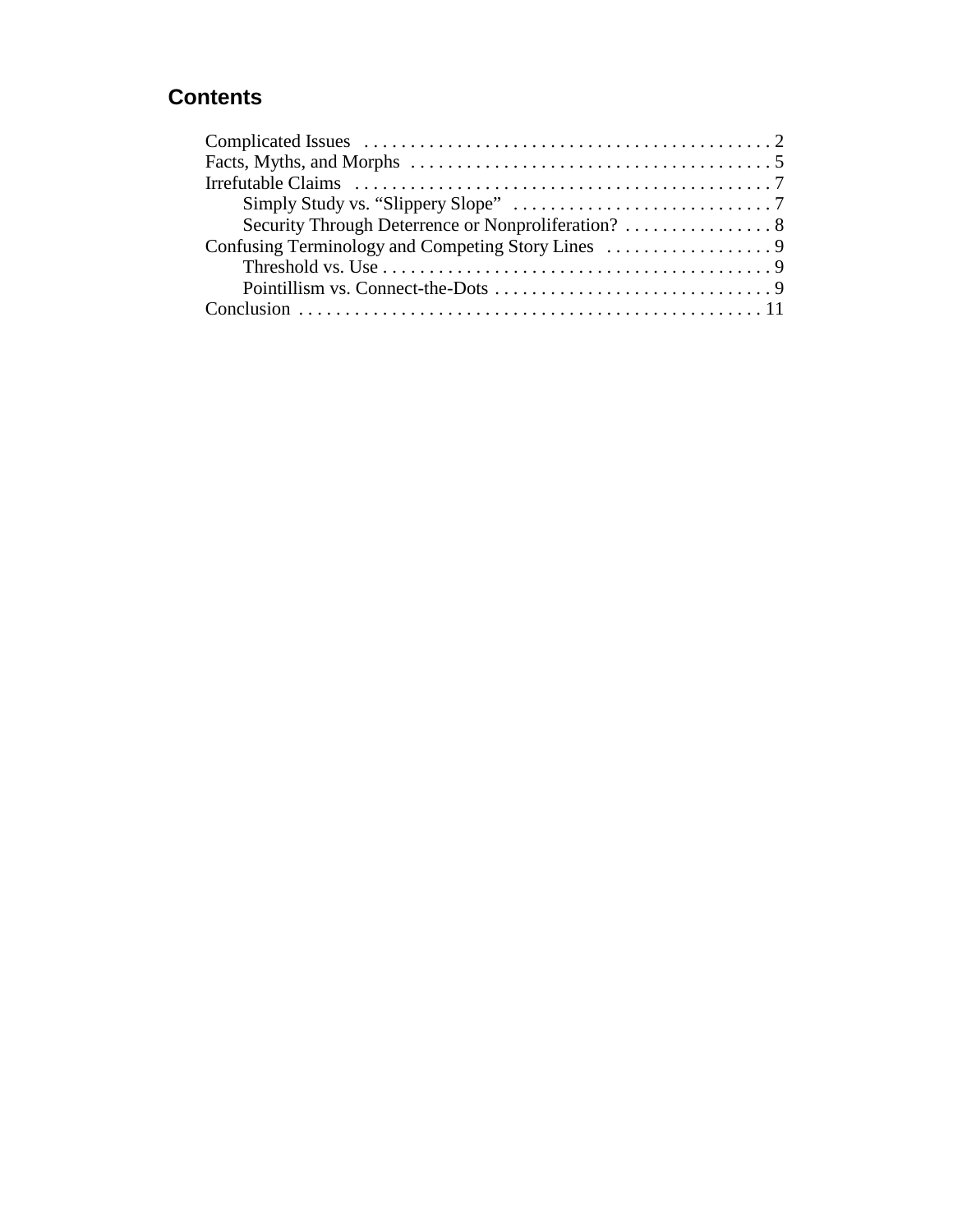# "Bunker Busters": Sources of Confusion in the Robust Nuclear Earth Penetrator  $Debate<sup>1</sup>$

The Robust Nuclear Earth Penetrator, or RNEP, often called a "bunker buster," has received much attention in Congress and elsewhere this year. It has also spawned much confusion. This report discusses five sources of confusion in this debate: complex issues; facts that morph into myths; irrefutable claims; unclear terminology; and competing story lines. By way of background, RNEP is at present the subject of a study to determine if one of two existing nuclear bombs could be modified mainly by using a heavy, pointed, hardened case — so as to penetrate several meters underground to increase by a factor of 20 to 50 its ability to destroy buried targets.<sup>2</sup>

RNEP has attracted attention for several reasons. Critics assert that it is the first new weapon to implement the Administration's nuclear policies, and that a related program, the Advanced Concepts Initiative (ACI), is developing a low-yield "mininuke," the second such weapon. (ACI is a program to conduct early-stage weaponsrelated research; its FY2005 request is \$9 million.) They express concern that RNEP's budget will grow sharply. Politically, each side of the debate gets to stress themes that resonate with its base, portraying itself as the defender of American security and common sense and the other side in less glowing terms. Issues at stake include how to maintain national security and the role of nuclear weapons in that effort. Do we still need nuclear weapons, and if so, what types, how many, and for what missions?

RNEP is one of a potential class of earth penetrator weapons (EPWs). Some such weapons could have different yields than RNEP, or different penetration capabilities, or other differences. Congress has expressed interest in EPWs generally

<sup>&</sup>lt;sup>1</sup> This report is modified from a presentation by the author to a National Academy of Sciences symposium, "Post-Cold War U.S. Nuclear Strategy: A Search for Technical and Policy Common Ground," Washington, DC, August 11, 2004.

<sup>2</sup> For history and technical aspects of RNEP, see CRS Report RL32130, *Nuclear Weapon Initiatives: Low-Yield R&D, Advanced Concepts, Earth Penetrators, Test Readiness*. For current budget and plan, see CRS Report RL32347, *Robust Nuclear Earth Penetrator Budget Request and Plan, FY2005-FY2009 .* The National Nuclear Security Administration provided CRS with the estimate of a 20- to 50-fold increase in effectiveness on August 5, 2004. An article by four nuclear weapons scientists from Los Alamos National Laboratory states that "a 1 kt [kiloton] nuclear explosive detonated 7 or more meters below the surface will achieve the same ability to destroy a buried facility as a 50 kt warhead detonated at the surface." Brian Fearey, Paul White, John St. Ledger, and John Immele, "An Analysis of Reduced Collateral Damage Nuclear Weapons," *Comparative Strategy,* October/November 2003, p. 315.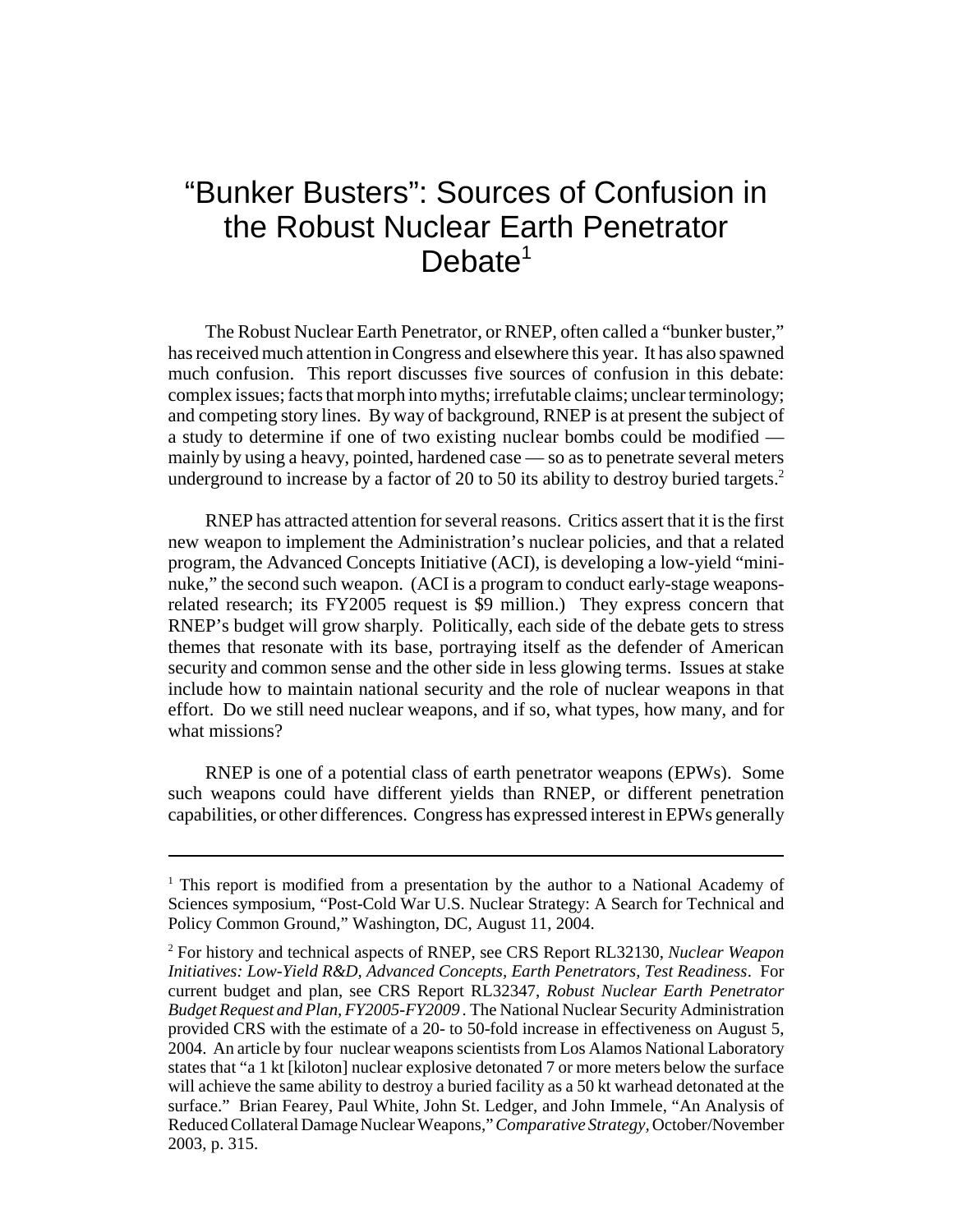as well as RNEP specifically, such as by calling for the National Academy of Sciences to study EPWs and other weapons.<sup>3</sup> Accordingly, this report considers EPWs as well as RNEP.

#### **Complicated Issues**

Confusion on technical and military topics clouds debate on these larger issues. One source of confusion is simply that issues linked to RNEP are complicated. Here are some examples.

**1. Should the United States improve its ability to destroy buried targets?** According to a report by the Department of Defense (DOD) and Department of Energy (DOE), "The Intelligence Community (IC) suspects with reasonable certainty that there are over 10,000 potential HDBTs [hard and deeply buried targets] worldwide and their numbers will increase over the next 10 years."4 RNEP's proponents claim that we must be able to hold these targets at risk in order to deter or, if necessary, defeat an enemy. We may be self-deterred from using Cold War weapons, the argument goes: because their yield is so high, they would kill an unacceptable number of civilians.<sup>5</sup> An earth penetrator of a given yield would have the same effect on a buried target as a weapon with a much higher yield detonated on the Earth's surface. As a result, earth penetration greatly reduces the yield needed to destroy a buried target or, with higher yield, could destroy buried facilities that we could not reach even with our highestyield weapons. Critics respond that we could use nonnuclear weapons and forces to destroy or disable buried targets.<sup>6</sup> Target nations could thwart earth penetrators by digging deeper, dispersing WMD stockpiles, or moving leaders to undisclosed locations. Some critics doubt that we would use nuclear weapons at all, while others fear that reduced-collateral-damage weapons would make it more likely that we would use nuclear weapons; critics use both arguments against RNEP. Regarding self-deterrence, candidate RNEP weapons are the B61 and B83 bombs, weapons of substantial yield, so self-deterrence may still apply.

<sup>&</sup>lt;sup>3</sup> P.L. 107-314, National Defense Authorization Act for Fiscal Year 2003 (H.R. 4546, 16 Stat. 2458), Section 1033.

<sup>4</sup> U.S. Departments of Defense and Energy. *Report to Congress on the Defeat of Hard and Deeply Buried Targets, Submitted by the Secretary of Defense in Conjunction with the Secretary of Energy in Response to Section 1044 of the Floyd D. Spence National Defense Authorization Act for Fiscal Year 2001, PL 106-398,* July 2001, p. 8.

<sup>5</sup> U.S. Secretaries of State, Defense, and Energy. *An Assessment of the Impact of Repeal of the Prohibition on Low Yield Warhead Development on the Ability of the United States to Achieve Its Nonproliferation Objectives,* Report Submitted to Congress in Response to the National Defense Authorization Act for Fiscal Year 2004, Public Law No. 108-136, Section 3116, March 2004, p. 2.

<sup>&</sup>lt;sup>6</sup> Regarding the use of fuel-air explosives or chemicals to kill biological agents, see "Written Statement of Michael A. Levi, Science and Technology Fellow in Foreign Policy Studies, The Brookings Institution, before The National Academy of Sciences Study on the Effects of Nuclear Earth-Penetrator Weapon and Other Weapons," April 27, 2004, p. 8-11.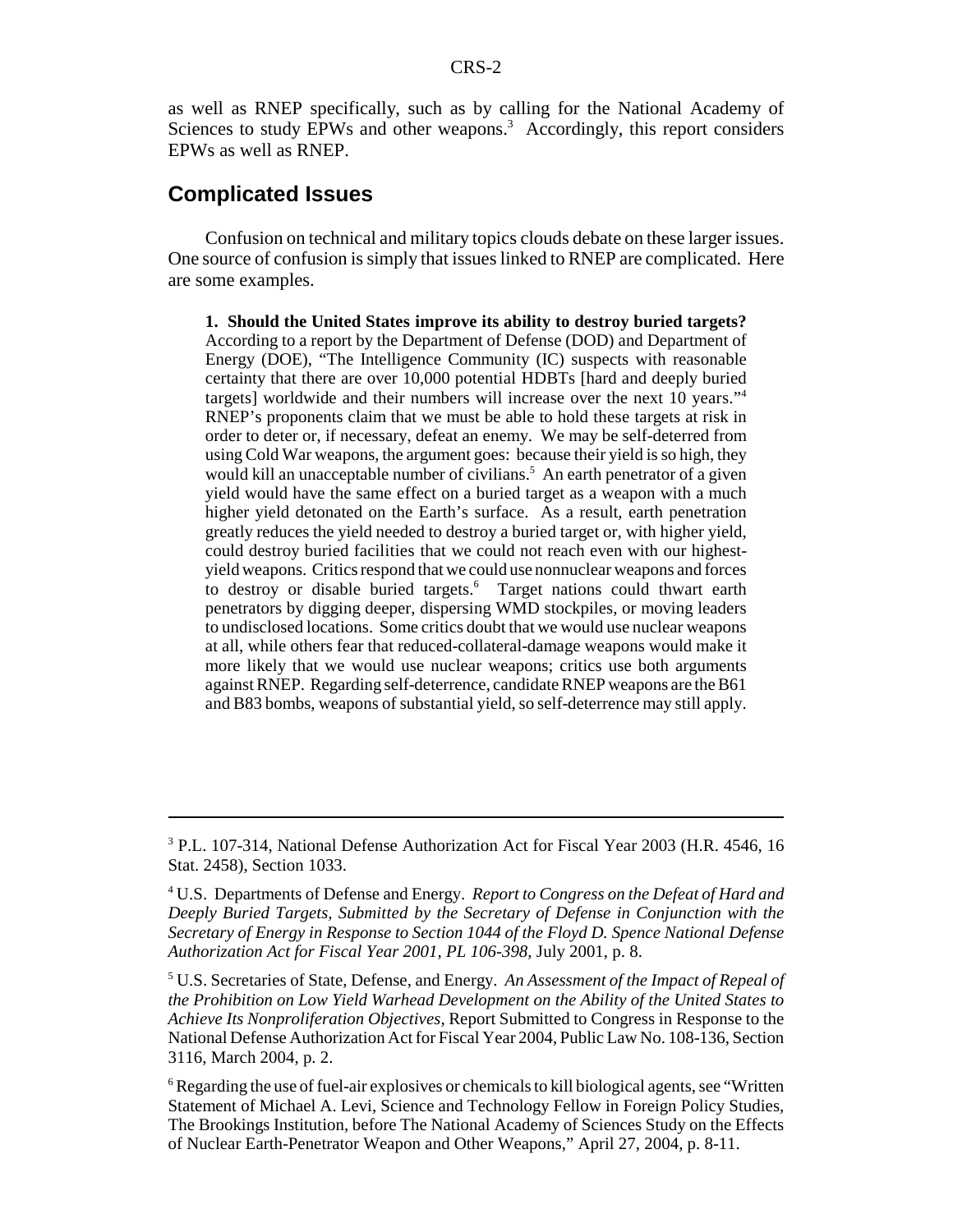Critics state that development of RNEP would undermine the U.S. position that other nations should not acquire nuclear weapons.7

**2. What are the targets of an EPW?** Some call these weapons "bunker busters," but that shorthand term might convey the notion of a World War IIstyle bunker. Is the target a single chamber buried just below the Earth's surface, or an extensive tunnel complex inside a mountain, or something else? Are many of these facilities likely to be vulnerable to an EPW?

**3. How would an EPW affect buried targets?** The effects of a nuclear weapon detonated in the air are easy to visualize; everyone has seen the pictures. Ground shock is harder to visualize, and that may contribute to confusion over EPWs. In trying to understand the effects and effectiveness of EPWs, it would help to know the shape of the underground volume within which an EPW of specified yield can destroy a buried target of specified characteristics; how ground shock attenuates with distance or in different media; and how an increase in yield translates into an increase in ability to destroy HDBTs. Regarding earth penetration, it would help to know if any foreseeable technical advances would enable substantially deeper penetration than is possible at present, and consequences of deeper penetration for military effectiveness and collateral damage.

**4. What is military effectiveness for an EPW?** In an attack on an HDBT, must the target be destroyed, or is it sufficient to disable it, and if the latter for how long? In an attack on a facility housing chemical or biological agents, is it enough to collapse the facility, or must the weapon physically destroy these agents? Is it sufficient to destroy 75 percent of the bioagent in a facility? 95 percent?

**5. What requirements must be met to achieve military effectiveness?** For the weapon, these include yield, accuracy, depth of penetration, and speed and angle of impact. For the target facility, they are more complicated. How might likely variations in the geology above the facility affect how the shock wave would propagate? How deeply is the facility buried? How extensive is it? How is it laid out? Where in the facility are the key assets that must be destroyed? Might they be dispersed throughout the facility? Does it have features to increase its hardness, such as heavy springs or blast doors? Are there countermeasures, such as granite boulders above the facility or decoy facilities? The decision to use a nuclear weapon would have to be made on the basis of intelligence. Do the intelligence misses at the macro level in Iran, Iraq, North Korea, and Libya, and the failure to detect Indian preparations for nuclear tests in 1998, reduce our confidence in intelligence at the micro level? RNEP, a modified bomb, would be delivered by aircraft. If the target nation got wind of the impending attack, it might have time to clear key facilities of their most important assets, such as leaders or WMD, or to launch missiles. Could we be confident of our ability to deny warning to the enemy?

**6. How would EPWs affect the ability of U.S. military personnel to carry out battle damage assessment, or BDA?** BDA is important to military

<sup>&</sup>lt;sup>7</sup> See, for example, colloquy by Senator Dianne Feinstein on Senate Amendment 3263 to the FY2005 National Defense Authorization Bill, S. 2400, in U.S. Congress. *Congressional Record,* June 3, 2004: S6427.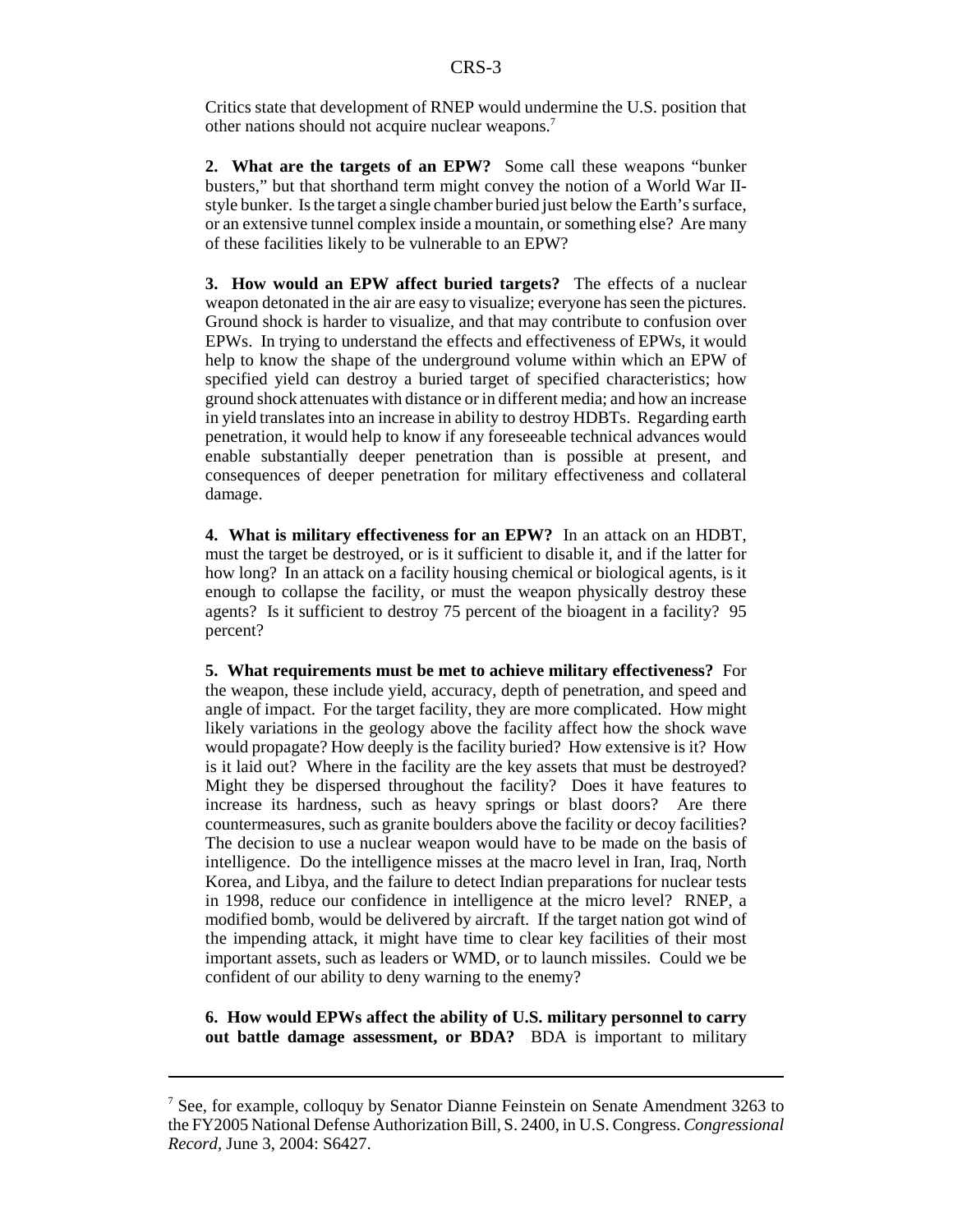operations in order to determine whether a target was destroyed, or if it still poses a threat and must be attacked again. Clearly, the Army would not send soldiers into a tunnel complex that had been struck by a nuclear weapon, and would probably be reluctant to send troops into a complex used for production or storage of chemical or biological weapons — whether struck by nuclear or conventional EPW — because of the high risk. However, other methods may be available for BDA. Existing sensors carried by airplanes or implanted in the ground might detect signs of activity coming from a complex. As a related matter, if the United States proceeds with RNEP and decides that it must do BDA of facilities thus attacked, should new BDA sensor technologies be developed in parallel with RNEP development?

**7. Perspective can affect judgments on weapon effectiveness.** In studies calculating the effectiveness of nuclear weapons to destroy bioagents, physicist Hans Kruger of Livermore and physicist Michael May and mathematician Zachary Haldeman of Stanford used "physicist-friendly" scenarios: they assumed a target — a large area on or near the surface holding many barrels containing anthrax in aqueous solution — that was vulnerable to nuclear attack and that permitted ready calculation of the effects of gamma rays, neutrons, and neutron-induced gammas on the target material.<sup>8</sup> The calculation was that these effects were reliably lethal to aqueous anthrax to perhaps 10 to 50 meters for a 10-kiloton (kt) weapon. But Jonathan Tucker, an expert on biological weapons with the Center for Nonproliferation Studies, raised problems with the scenario.<sup>9</sup> Aqueous anthrax, he said, would not be stored for a long time because after several months the spores clump together and become much less useful militarily. A nation that could manufacture aqueous anthrax would therefore probably not have huge quantities sitting in a warehouse waiting to be attacked, but might manufacture it close to the time of use. On the other hand, a nation that had the more advanced technology to produce dry powdered anthrax, which could be stored for longer periods, would need far less of the material and could easily disperse it. It is thus important to have experts from several disciplines cross-examine such scenarios.

**8. How reliable are estimates of collateral damage?** A B61 or B83 bomb the two weapons being considered for RNEP — detonated a few meters underground, as would be the case for RNEP, would cause a very large amount of fallout. A calculation cited in the debate is that this fallout could kill many thousands of civilians.<sup>10</sup> Yet there is the risk of a numbers game. Key uncertainties affect collateral damage estimates, everything from wind and rain to depth of detonation, type of rock or soil, population distribution, ability of the population to move rapidly away from the contaminated area, and how many

<sup>8</sup> See H. Kruger, *Radiation-Neutralization of Stored Biological Warfare Agents with Low-Yield Nuclear Warheads,* UCRL-ID-140193, August 21, 2000, p. 1-4, [http://www.llnl.gov/ tid/lof/documents/pdf/238391.pdf]; and Michael May and Zachary Haldeman, "Effectiveness of Nuclear Weapons against Buried Biological Agents," May 2003, p.13-15, [http://www.ciaonet.org/wps/mam09/mam09.pdf].

<sup>&</sup>lt;sup>9</sup> Personal communication, September 30, October 1, and October 4, 2003.

<sup>&</sup>lt;sup>10</sup> "A one kiloton earth-penetrating 'mininuke' used in a typical third-world urban environment would spread a lethal dose of radioactive fallout over several square kilometers, resulting in tens of thousands of civilian fatalities." Robert Nelson, "Low-Yield Earth-Penetrating Nuclear Weapons," *Science and Global Security,* 10: 2002, p. 1.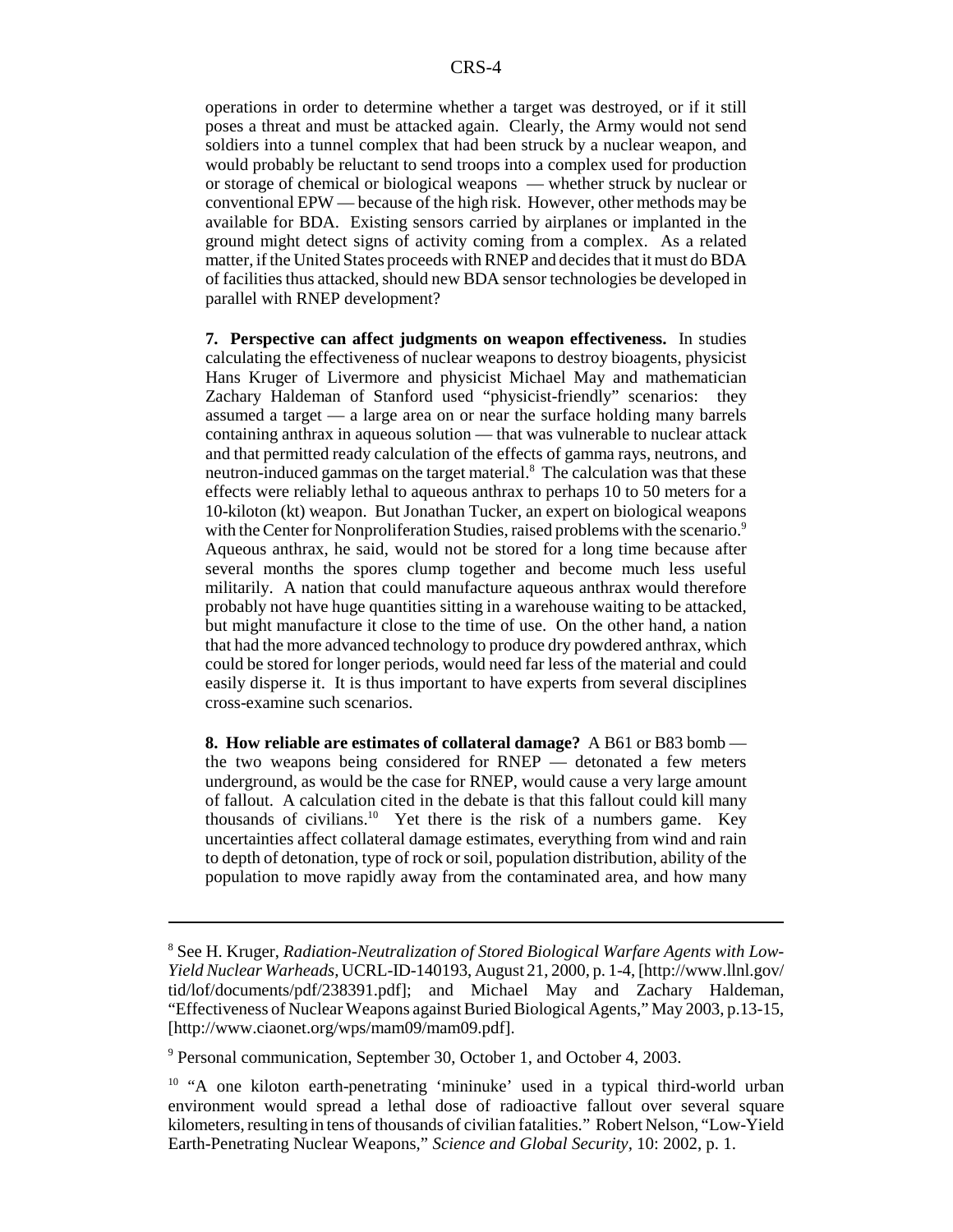people live near the target. The number of fatalities for an attack might vary by a large factor, depending on something as simple as which way the wind blows. A related issue is whether a nuclear earth penetrator could be designed that would reduce the radioactivity of the fallout, perhaps by reducing the amount of fissile material used or adding neutron-absorbing material to the heavy case around the nuclear explosive.

**9. Would collateral-damage estimates affect a decision to use RNEP?** RNEP, if used, could cause massive collateral damage. Yet, some would argue, a President who felt RNEP was the only way to stop an imminent threat to the United States might decide to use that weapon regardless of collateral damage.

### **Facts, Myths, and Morphs**

Uncle Remus said that it's not what you don't know that gets you in trouble it's what you knows for sure that ain't so. Many "urban myths" have grown up around the EPW issue, leading to misunderstandings, uncertainties, and contradictions. Some of these myths seem to flow from the mixing together of four true statements. (1) The Administration sought, successfully, in the FY2004 budget cycle to have Congress lift the ban on R&D on low-yield (sub-5-kiloton) nuclear weapons. (2) Nuclear earth penetrators could be used to destroy some hardened and deeply buried targets. (3) Some in DOD and DOE have suggested using nuclear weapons to destroy chemical and biological agents. (4) It is desirable to minimize collateral damage and, for attacking HDBTs, a low-yield earth penetrator will produce less fallout than a surface-burst weapon of yield high enough to have equivalent effectiveness.

Combining statements 1 and 4, one could conclude that RNEP would be a lowyield weapon, and that fallout from it will be totally contained underground. This is not the case. John Gordon, then Administrator of the National Nuclear Security Administration (NNSA), said in 2002 that the emphasis is on "a more standard yield system called an enhanced penetrator ...There's no design work going on low-yield nuclear weapons."11 In June 2004, NNSA Administrator Linton Brooks said, "it became part of the conventional wisdom that there were Administration plans to develop new, low yield weapons. There are no such plans."<sup>12</sup> Further, there is no way that fallout from even a low-yield nuclear earth penetrator could be contained. Combining statements 2 and 3, one could arrive at the idea that nuclear earth penetrators could destroy biological weapons housed in HDBT. However, the intervening earth and rock would shield HDBTs from neutrons and gamma rays produced by the detonation that would be lethal to bioagent. Combining statements 1 and 2, one may conclude that sub-5-kt EPWs could destroy HDBTs — but much more yield would be needed. Combining statements 1 through 4, one may arrive at the idea that RNEP is a low-yield weapon that can destroy bioagent in HDBTs with no collateral damage.

<sup>&</sup>lt;sup>11</sup> U.S. Congress. Senate. Committee on Armed Services. Hearing: Nuclear Posture Review. February 14, 2002, n.p. Transcript prepared by eMediaMillWorks, Inc.

<sup>&</sup>lt;sup>12</sup> Linton F. Brooks, Administrator, National Nuclear Security Administration, "U.S. Nuclear Weapons Policies and Programs," address presented to the Carnegie International Nonproliferation Conference, Washington, D.C., June 21, 2004, p. 8.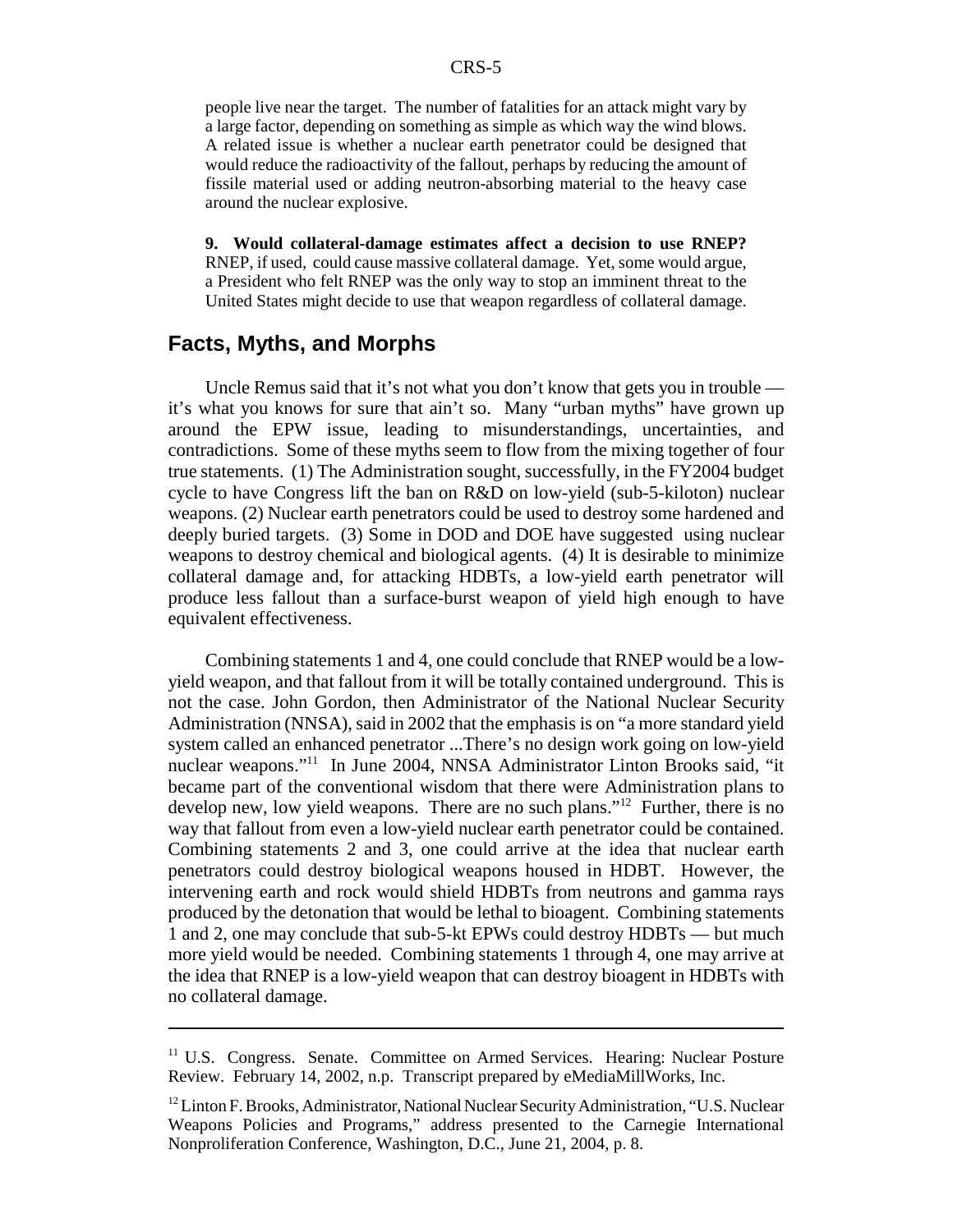#### CRS-6

Many erroneous statements have entered the debate. Where did they come from? One possible explanation is that a kernel of truth becomes transmuted through a misunderstanding of science or policy, or through a logical but unwarranted inference or extrapolation — a "morph chain." Here are five examples. Each chain ends with an assertion made in the debate, then looks backward to start with a kernel of truth, then posits a logic train leading from the fact to the assertion.

- Penetration matters > penetration matters, not yield > the key is to make nonnuclear penetrators burrow deeper into the earth — > nonnuclear bunker busters can be as effective as nuclear weapons in destroying HDBTs. (Flaws: yield matters; there are severe limits on depth of penetration; increasing depth of penetration of a nuclear weapon buys little in terms of target destruction.)
- The Administration sought to lift the ban on sub-5-kiloton  $R&D$  > The Administration sought to lift this ban in order to develop sub-5-kt weapons  $\implies$  ACI does some early-stage weapons-related research  $\rightarrow$  ACI would be the program to develop new weapons  $\rightarrow$  ACI is developing sub-5-kt mini-nukes. (Flaw: NNSA states that the United States is not conducting R&D on low-yield nuclear weapons. $^{13}$ )
- In the past, new nuclear weapons were tested  $\rightarrow$  Putting an existing physics package<sup>14</sup> in a different case and using it for a new mission creates a new weapon  $\implies$  RNEP and mini-nukes will require testing  $\rightarrow$  The Administration wants to reduce the time needed to conduct a test in order to pave the way for testing RNEP and mini-nukes. (Flaws: RNEP is intended not to require testing; modifying the B61-7 bomb into the B61-11, the current U.S. nuclear EPW, did not require testing; no mini-nuke is under development.)
- ACI and RNEP spur technical innovation  $\rightarrow$  These programs are essential for technical innovation. (Flaw: stockpile stewardship, an NNSA program to maintain U.S. nuclear weapons without testing, is a \$6.6-billion program (FY2005 request); technical innovation would continue even in the absence of two programs totaling \$36.6 million.)
- $\bullet$  Nuclear weapons could destroy chemical and biological agents  $>$ These agents might be hidden in  $H$ DBTs —  $>$  Earth penetrators could destroy chemical or biological agents in HDBTs  $\rightarrow$ Chemical and biological agents in HDBTs are intended targets of RNEP. (Flaws: chemical and biological agents are not targets of RNEP; RNEP could not destroy such agents buried deep underground.)

<sup>&</sup>lt;sup>13</sup> David Ruppe, "U.S. Has No Plans to Research Low-Yield Nuclear Weapons, Brooks Says," *Global Security Newswire,* May 12, 2004.

 $14$  The "physics package" is the explosive component of a nuclear weapon, as distinct from its aerodynamic case, arming and firing systems, and the like.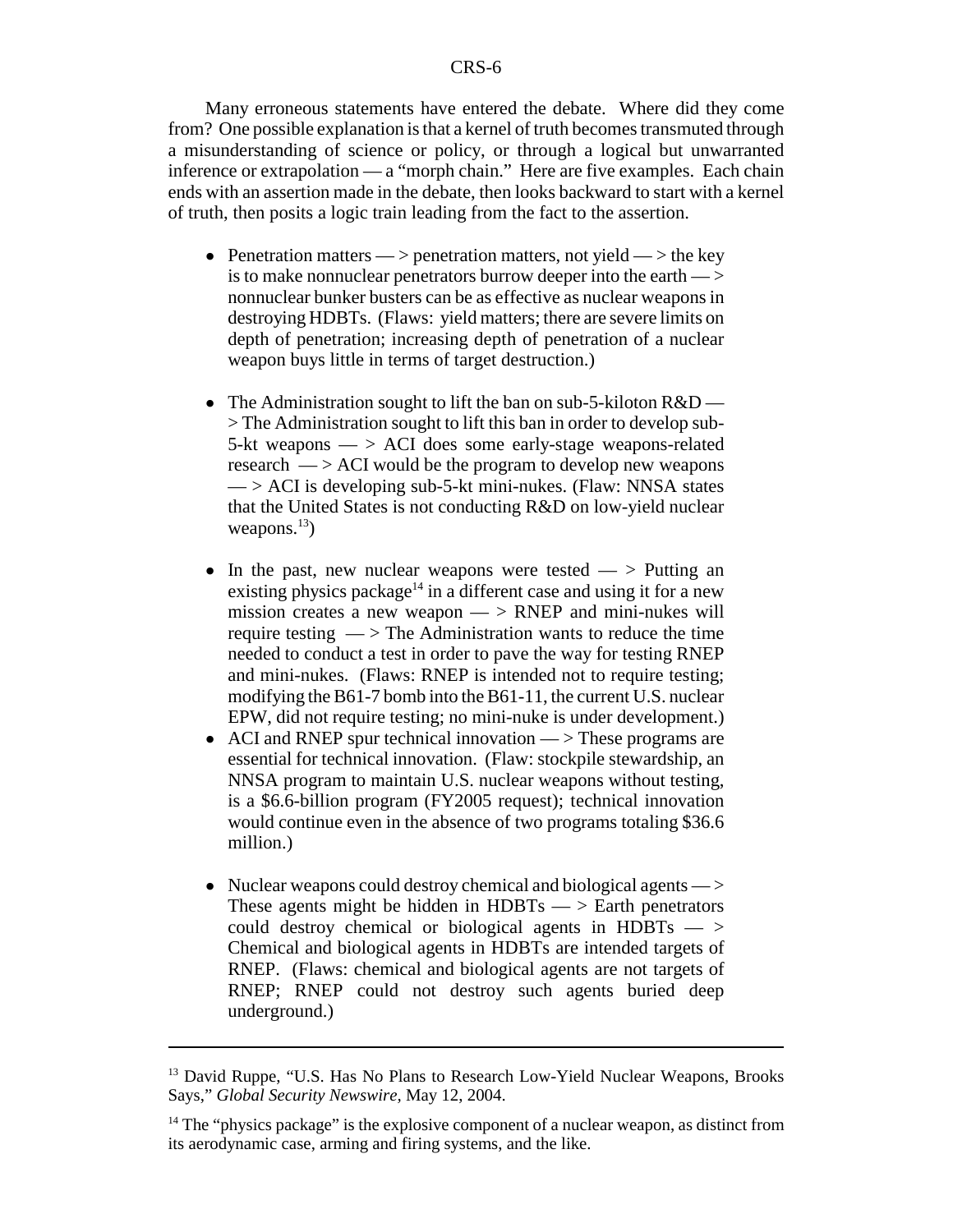This last point merits emphasis because it is frequently misunderstood. The official in the Office of the Secretary of Defense responsible for developing (in collaboration with other agencies) the HDBT-defeat mission area, which includes RNEP as an option, stated that the goals for RNEP's effects have always been to defeat functions and operations protected by hard and deeply buried complexes.<sup>15</sup> The specific neutralization of any WMD agent — chemical, biological, radiological, or nuclear — has never been a part of these objectives because, under some attack scenarios, it could not be expected to be fully accomplished. The RNEP concept has been intended solely to be among options to defeat HDBTs and their operations, not to destroy WMD agents they may contain.

Collapsing a buried facility likely would prevent enemy operators from using any WMD in that facility but might not destroy WMD agents themselves. The difference could be consequential. For example, under certain circumstances WMD might escape, such as chemical or biological agent seeping to the surface through fissures created in the ground by the weapon's explosion. As another example, if a large underground complex were targeted but the attack did not collapse a specific chamber containing WMD (perhaps because it was buried deeper than expected or hardened more than expected, or because attack planners chose an incorrect aim point), operators in other parts of the complex might be able to access the chamber and retrieve the WMD. Accordingly, attack planners, when targeting a facility, must address intelligence uncertainties about details of the facility that could result in an attack that was less than fully successful.

#### **Irrefutable Claims**

A couple of irrefutable claims are made in the debate on RNEP. They are irrefutable because they can't be proven one way or another.

**Simply Study vs. "Slippery Slope".** In 2002, Secretary Rumsfeld said that RNEP "is a study. It is nothing more and nothing less."<sup>16</sup> Congress included a provision in the FY2004 defense authorization act (P.L. 108-136, sec. 3117) barring DOE from starting engineering development, or subsequent development phases, of RNEP "unless specifically authorized by Congress." Secretary Abraham has said about RNEP, "We are doing the research on that, nothing more, and would require congressional endorsement to move to an engineering level."17 Critics see the RNEP study as leading down a more dangerous path, expressing concern that it will lead to

<sup>&</sup>lt;sup>15</sup> Personal communication, September 1, 2004.

<sup>&</sup>lt;sup>16</sup> U.S. Department of Defense, "DoD News Briefing — Secretary Rumsfeld and Gen. Myers," May 20, 2003. At [http://www.defenselink.mil/transcripts/2003/tr20030520 -secdef0207.html].

<sup>&</sup>lt;sup>17</sup> Testimony of Secretary of Energy Spencer Abraham, in U.S. Congress. Senate. Committee on Armed Services. "FY2005 Department of Energy Defense-Related Activities Budget Request," hearing held March 23, 2004, transcript by FDCH e-Media, Inc., p. 16.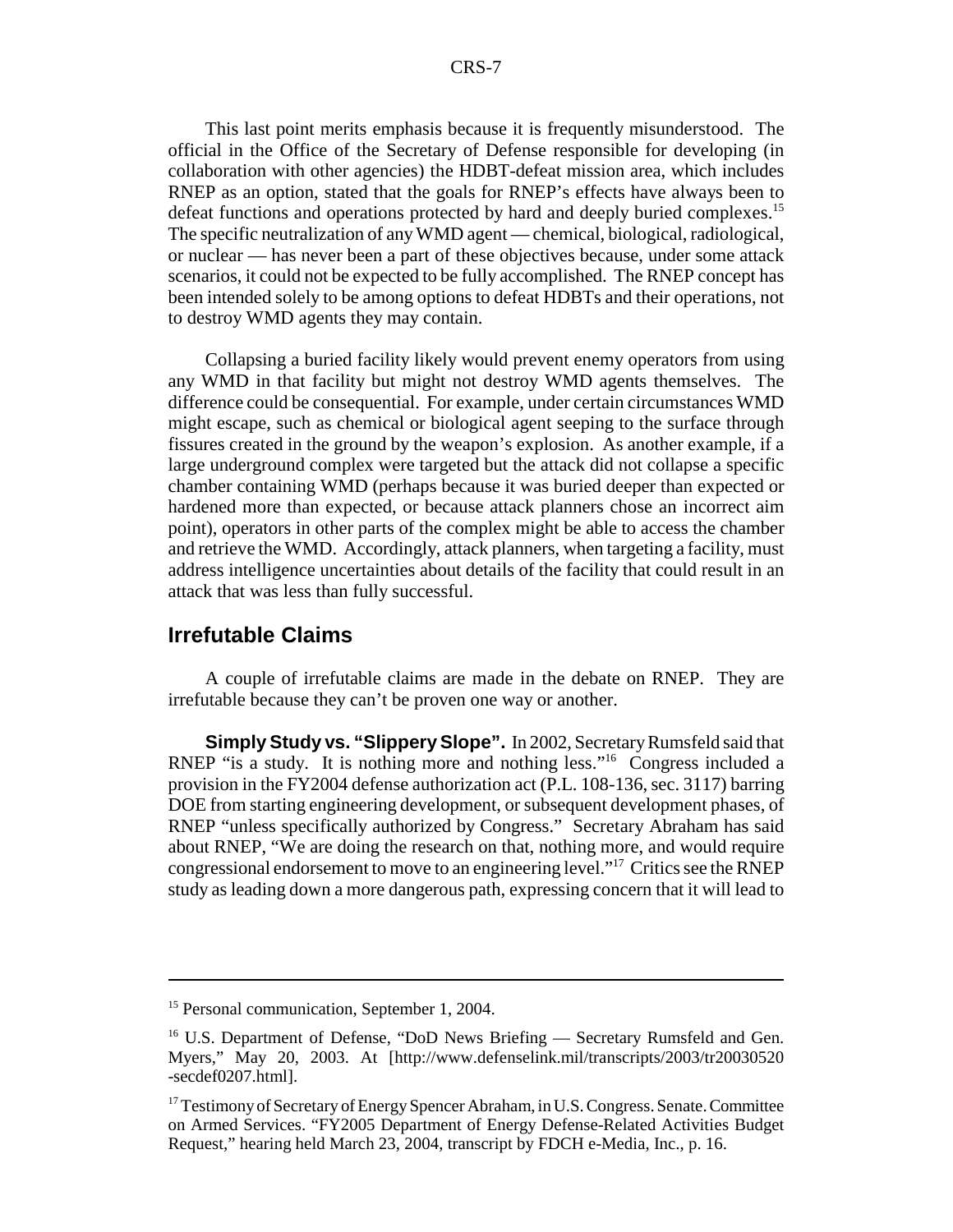development and deployment of a new generation of nuclear weapons, and perhaps to nuclear testing and nuclear use.<sup>18</sup>

Critics might ask, why spend \$71 million or so on a four-year study if a favorable outcome does not lead to development of the weapon? And why spend perhaps hundreds of millions of dollars developing the weapon without planning to deploy it? Supporters might respond that the study could find that RNEP would be less effective or more costly than anticipated. Potential adversaries might counter RNEP in various ways, as discussed in **Complicated Issues,** above. Nor is there any assurance that Congress would approve its development. While the House and Senate defeated amendments to the FY2005 defense authorization bill to eliminate RNEP and ACI funds, the vote was close in the House, 214-204, and the same House voted 370-16 to approve the FY2005 energy and water development bill largely as reported by the House Appropriations Committee, with no funds for ACI or RNEP.

**Security Through Deterrence or Nonproliferation?** Supporters focus on RNEP's role in deterrence, asserting that deterrence must adjust to changing threats. They view HDBTs as an increasing threat; adversaries may use them to shelter leaders, key communications nodes, or WMD facilities. RNEP would enable us to hold at risk these targets, which we cannot now do. Supporters believe that weapons like RNEP must be usable; as Representative Mac Thornberry said, "we do not deter anybody if they know we are not going to use a weapon."<sup>19</sup> Supporters believe further that failure to update the deterrent would have serious consequences. As Senator Wayne Allard said, "if the United States does not show that it is serious about ensuring the viability of our entire military capability, including our weapons of last resort, we might not be able to dissuade potential adversaries from developing weapons of mass destruction and deter those adversaries from using those weapons they already have."<sup>20</sup>

Critics question the deterrent value of RNEP. They argue that it cannot deter terrorists because they have no fixed address, and rogue states could counter an EPW by deeper burial, camouflage, or dispersal. They see RNEP as an ineffective deterrent because, as Representative Thomas Allen stated, "In the real world, no President or operational commander is going to be launching a nuclear device to strike a deep bunker."<sup>21</sup> Even continuing to develop RNEP, critics believe, will undercut worldwide cooperation on nonproliferation, weakening our security. Senator Frank Lautenberg asked, "How can we credibly ask North Korea and Iran to

<sup>&</sup>lt;sup>18</sup> Colloquy of Senator Edward Kennedy on National Defense Authorization Act for Fiscal Year 2005, in U.S. Congress. *Congressional Record,* June 15, 2004: S6751-S6752.

<sup>&</sup>lt;sup>19</sup> Colloquy of Representative Mac Thornberry on National Defense Authorization Act for Fiscal Year 2005, in U.S. Congress. *Congressional Record,* May 20, 2004: H3416.

<sup>&</sup>lt;sup>20</sup> Colloquy of Senator Wayne Allard on National Defense Authorization Act for Fiscal Year 2005, in U.S. Congress. *Congressional Record,* June 15, 2004: S6753.

<sup>&</sup>lt;sup>21</sup> Colloquy of Representative Thomas Allen on National Defense Authorization Act for Fiscal Year 2005, in U.S. Congress. *Congressional Record,* May 20, 2004: H3417.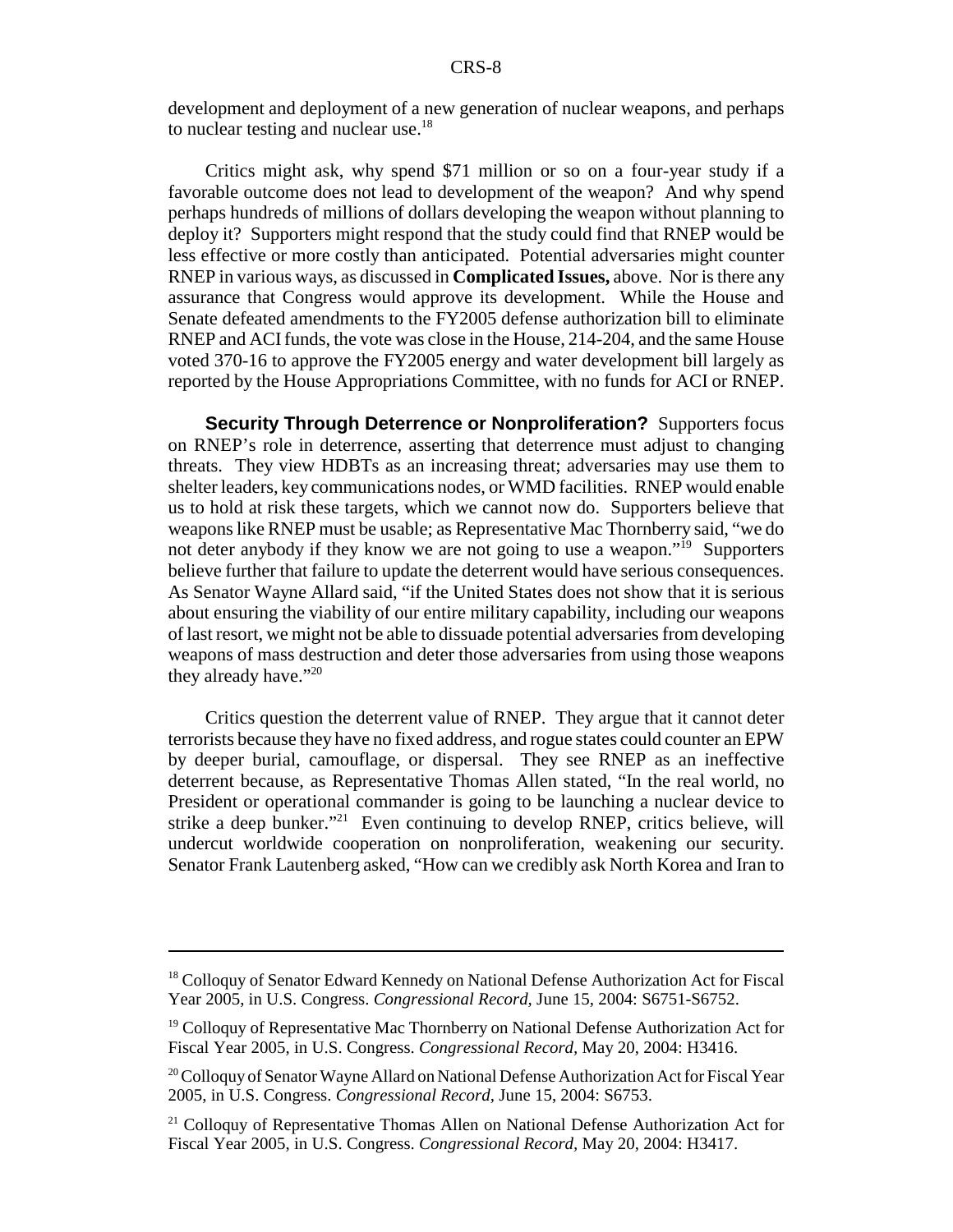stop their own nuclear programs while at the same time we develop mini nukes and bunker busters?"22

An open question is the strength of the link between deterrence and proliferation on the one hand, and RNEP and ACI on the other. Regarding proliferation, most may find it hard to imagine countries "going nuclear" on grounds that the United States is continuing RNEP, which is at present just a cost and feasibility study on modifying an existing warhead into a second EPW. Yet most may find it equally hard to imagine North Korea, Iran, Pakistan, or India giving up its nuclear program because we stop RNEP. Developing a nuclear program takes decades and vast sums of money. India conducted a nuclear test in 1974, and North Korea has been working on its nuclear programs since at least the 1960s. Nations make this investment for reasons of their own security. It is also possible that the U.S. debate may be imputing to other nations the intense detail of analysis typical of the United States even though other nations may simply not make such calculations.

### **Confusing Terminology and Competing Story Lines**

**Threshold vs. Use.** Critics claim that RNEP will lower the nuclear threshold and make it more likely that nuclear weapons will be used. Yet it is important to differentiate between threshold and use. The nuclear threshold may be seen as a set of criteria any one or more of which must be met in order for the President to order the use of nuclear weapons. Examples include a nuclear attack on the United States, and perhaps an attack on U.S. allies with nuclear weapons, a biological-agent attack on the United States, or positive intelligence that an attack by terrorists or a rogue state was imminent. The existence of RNEP would not lower the nuclear threshold because the weapon arguably would not change the **criteria** that would merit a nuclear response. But RNEP could affect the **likelihood** that nuclear weapons would be used. If RNEP turned out to be a deterrent, as its supporters suggest, then it would reduce the likelihood of nuclear use. The same nuclear threshold criteria would exist, but fewer events would meet these criteria because those events would have been deterred. On the other hand, if RNEP turns out not to have a deterrent effect, then nuclear use would be more likely. RNEP could arguably be used in more circumstances than existing nuclear weapons. If RNEP did not add capabilities beyond those of the current U.S. nuclear arsenal, thus expanding the envelope of circumstances in which nuclear weapons could be used, what would be the point of building it?

**Pointillism vs. Connect-the-Dots.** Pointillism was a style of painting in which the artist used dots or points of differing colors to form an image. The Administration has presented decisions on low-yield R&D, ACI, RNEP, and nuclear test readiness as four separate dots. As Administrator Brooks put it in regard to the low-yield ban, ACI, RNEP, and the possibility of U.S. preemptive attacks to head off WMD attacks, "some concluded these separate things were part of an overall strategy; that we were emphasizing 'nuclear preemption' in U.S. military doctrine.

<sup>&</sup>lt;sup>22</sup> Colloquy of Senator Frank Lautenberg on National Defense Authorization Act for Fiscal Year 2005, in U.S. Congress. *Congressional Record,* June 15, 2004: S6757.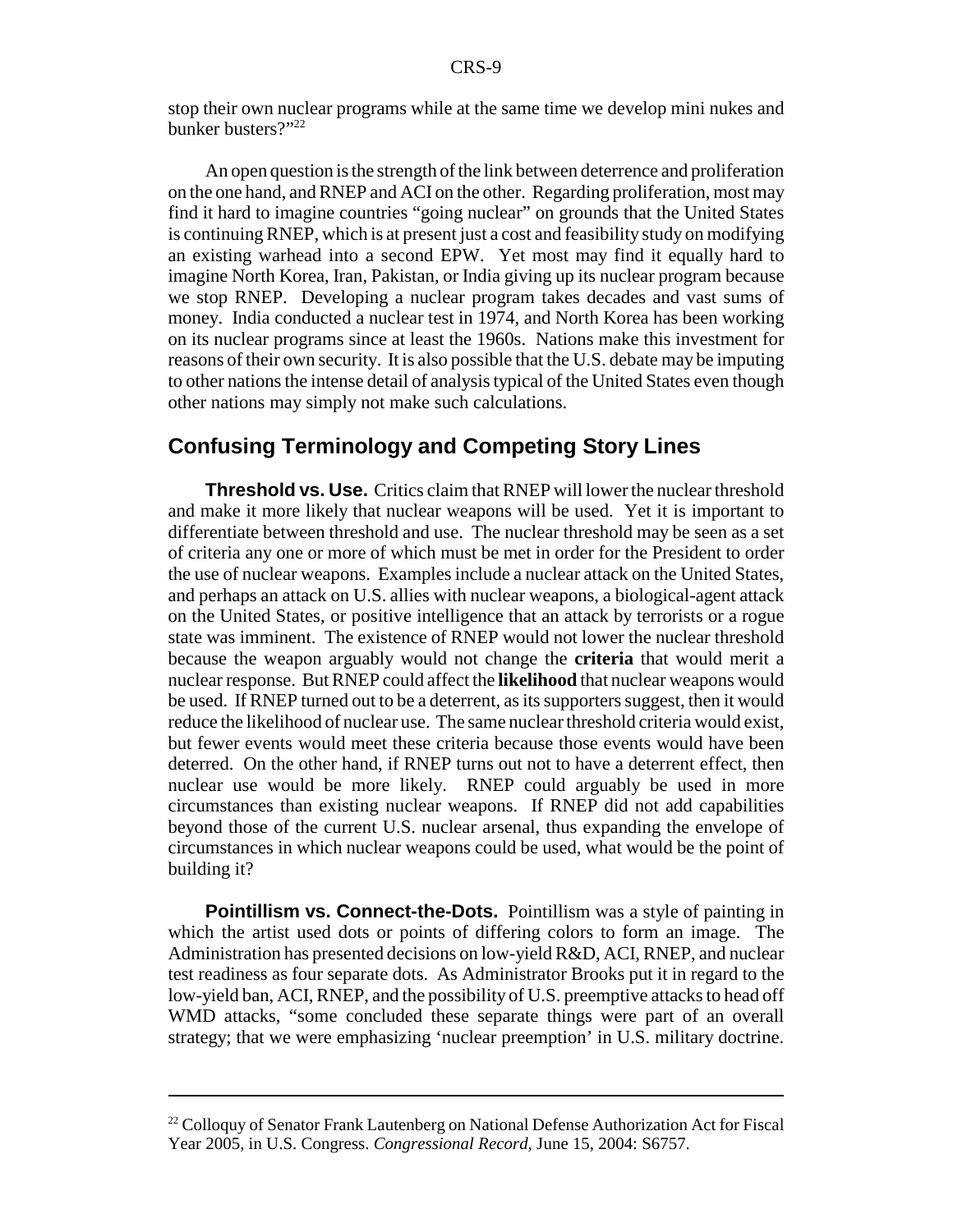#### CRS-10

I assume you all understand this is nonsense."23 Instead, the Administration and other RNEP supporters used the following arguments. (1) The low-yield ban barred R&D that could lead to production of a sub-5-kiloton nuclear weapon. Because this wording could be read as covering R&D on weapons even above 5 kilotons, it had a "chilling effect on scientific inquiry."<sup>24</sup> (2) NNSA intends to use ACI funds "to investigate new ideas, not necessarily new weapons."25 It will also be "very helpful in training the new [weapons] designers.<sup>26</sup> (3) Regarding RNEP, "the current inventory [of nuclear weapons] inventory only has a limited capability for holding hardened underground facilities at risk. The country's only nuclear earth penetrating weapon, the B61, Mod 11, cannot survive delivery into certain types of terrain in which such facilities may be located."<sup>27</sup> (4) Our current nuclear test readiness posture is unacceptable. As Secretary Abraham said, "if some day in the future it were determined that we had uncertainty, it would take us a minimum of 3 years to conduct a test to determine whether or not the stockpile was reliable. That is too long." $^{28}$ 

In contrast, these elements seem to have fused, among critics, into the following proposition: The Administration sought to lift the low-yield ban in order to develop low-yield battlefield weapons — "mini-nukes" — through ACI. The Administration is developing RNEP to destroy chemical and biological weapons in hard and deeply buried targets. Because RNEP and the mini-nukes are new weapons, they will require underground nuclear tests. These tests will release radioactive fallout that will threaten citizens much as the atmospheric tests of the 1950s and early 1960s did. These weapons will make nuclear use more likely by lowering the nuclear threshold.

Each element of the above proposition could be questioned. Nonetheless, it is a more compelling story line to say the dots are connected than to say they are not, and, as the preceding statements show, the Administration has not connected the dots to form its own story. Unlike pointillism, separate dots do not form an image; connected dots do. As a result, one could argue that the critics' story line appears more credible. The critics' story line also links to the deepest public fears in the nuclear arena — nuclear-weapon use and radioactive fallout. It gains added traction because public trust on things nuclear was shattered by the government, decades ago, downplaying concerns over fallout. The bitter residue from that breach of trust persists to this day. In part because of constituent concerns, Senator Robert Bennett

<sup>&</sup>lt;sup>23</sup> Linton Brooks, "U.S. Nuclear Weapons Policies and Programs," p. 8.

 $24$  Ibid.

 $25$  U.S. Congress. House. Committee on Appropriations. Subcommittee on Energy and Water Development. *Energy and Water Development Appropriations for 2005*. Hearings, 108<sup>th</sup> Congress, 2nd Session, 2004; testimony of Linton Brooks, p. 141.

<sup>&</sup>lt;sup>26</sup> Linton Brooks, response to a question submitted by Representative Peter Visclosky for the record, in ibid., p. 291.

 $27$  Bryan Fearey et al., "An Analysis of Reduced Collateral Damage Nuclear Weapons," p. 312.

<sup>&</sup>lt;sup>28</sup> Spencer Abraham, Secretary, U.S. Department of Energy, statement before the House Committee on Appropriations, Subcommittee on Energy and Water Development, March 11, 2004.